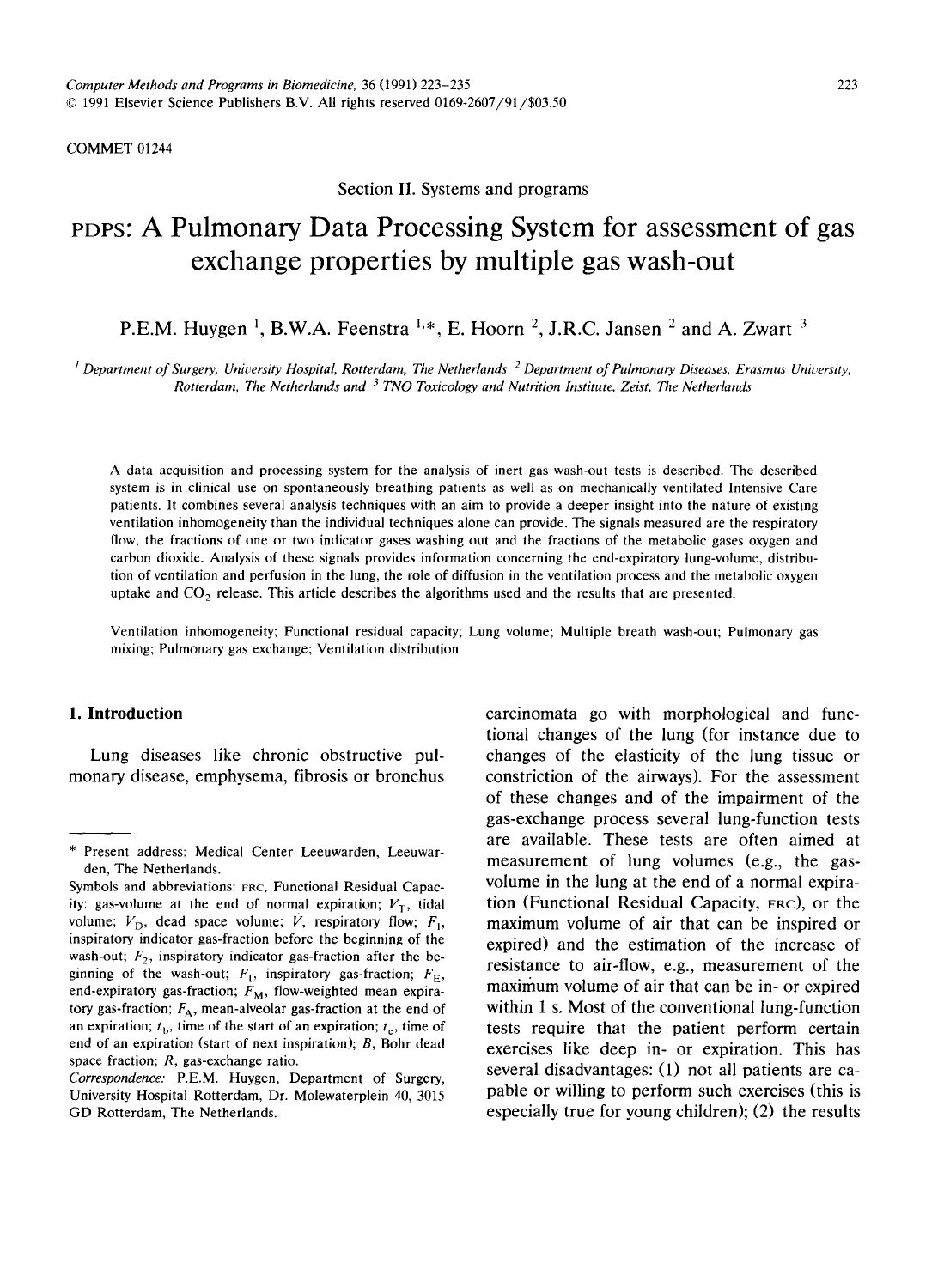of the tests depend on the collaboration and motivation of the patient and the skills of the laboratory assistant conducting the test; (3) the tests can not be performed during mechanical ventilation, when it is especially important to gain insight into the ventilation process in order to optimise it; (4) the tests provide insight into the abilities of the lung, but not into its performance during normal breathing.

The multiple-breath indicator gas wash-out test can be performed without active collaboration of the patient, and can reveal detailed information about the ventilation process. In such a test the subject inspires from a gas mixture in which the fractions of one or more insoluble, inert indicator gases change step-wise from a constant original value  $F_1$  to a new (constant) value  $F_2$ . During the following breath-cycles, while the indicator gas fractions in the lung are altering, the inspiratory and expiratory flow as well as the gas fractions of the inspiratory and expiratory gas mixture are measured continuously. Usually wash-out tests are employed to measure the end-expiratory volume of the lung or to obtain a crude index of the inhomogeneity of the distribution of the inspired gas into the lung [1,2]. In some applications, the decay of the indicator gas-fraction is decomposed as the sum of a discrete number [3-5] or a continuous distribution [6-9] of mono-exponential curves representing regions with different ventilation-to-volume ratios. The software package described in this paper (PDPS, Pulmonary Data Processing System), however is aimed at providing a deeper insight into the ventilation process itself, the role that diffusion in the gas phase plays in ventilation [10,11] and distribution of the ventilation/perfusion ratio. Therefore, it features multiple-gas wash-out (combining the wash-out of the gases helium and  $SF<sub>6</sub>$ , of which the diffusion coefficients differ by a factor 6), and measurement of the fractions of the metabolic gases oxygen and carbon dioxide.

Using the signals obtained, existing ventilation inhomogeneity can be characterised as the result of either (synchronous or asynchronous) emptying of parallel units with different specific ventilation ratios or diffusion-dependent inhomogeneity in the end of the bronchial tree (the acini) [10-13].

Comparison of the fractions of the inert gases washing out with the fractions of the metabolic gases oxygen and carbon dioxide can reveal whether the inhomogeneity in the ventilation is compensated by the alveolar perfusion or not. Finally, the metabolic rate can be calculated.

The advantage of PDPS is not the application of novel techniques, but the utilisation of the possibility that the mass spectrometer provides to measure several gases in the in- and expired air simultaneously. Multiple-breath wash-out and single-breath expirograms and dead space analysis have been used by Fowler [14], and extended by Tsunoda [15] and Lewis [8], whereas the gasexchange ratio analysis has been exploited by Serra [16] and Rahn [17]. Due to our combinatory approach, typical ventilation patterns, characteristic for lung diseases like obstructive pulmonary disease, emphysema or cystic fibrosis can be recognised. These individual methods alone are insufficient to make this discrimination.

This paper describes the operation of the program, the algorithms used in the analysis of the measured signals and the form in which the results are presented.

# **2. Computational methods and theory**

## *2.1. Measurement set-up*

We performed wash-out tests with the configuration shown in Fig. 1. In order to record respiratory flow and gas fractions the subject breathes via a mouth piece through a tubing system containing (1) a Fleisch No. 2 pneumotachograph (SensorMedics, Bilthoven, The Netherlands) measuring in- and expiratory flow; (2) the tip of a sample capillary connected to an Air-spec MGA3000 quadrupole mass spectrometer (Chest Scientific Instruments, Biggin Hill, U.K.); (3) a two-way valve separating in- and expiratory gas flow; and (4) a (manually controlled) three-way valve to provide inspiration gas either from room air or from a Douglas-bag containing a mixture of 21% oxygen and small fractions ( $\pm$  2%) of helium and  $SF<sub>6</sub>$  in nitrogen. The mass spectrometer samples the oxygen, carbon dioxide and inert indica-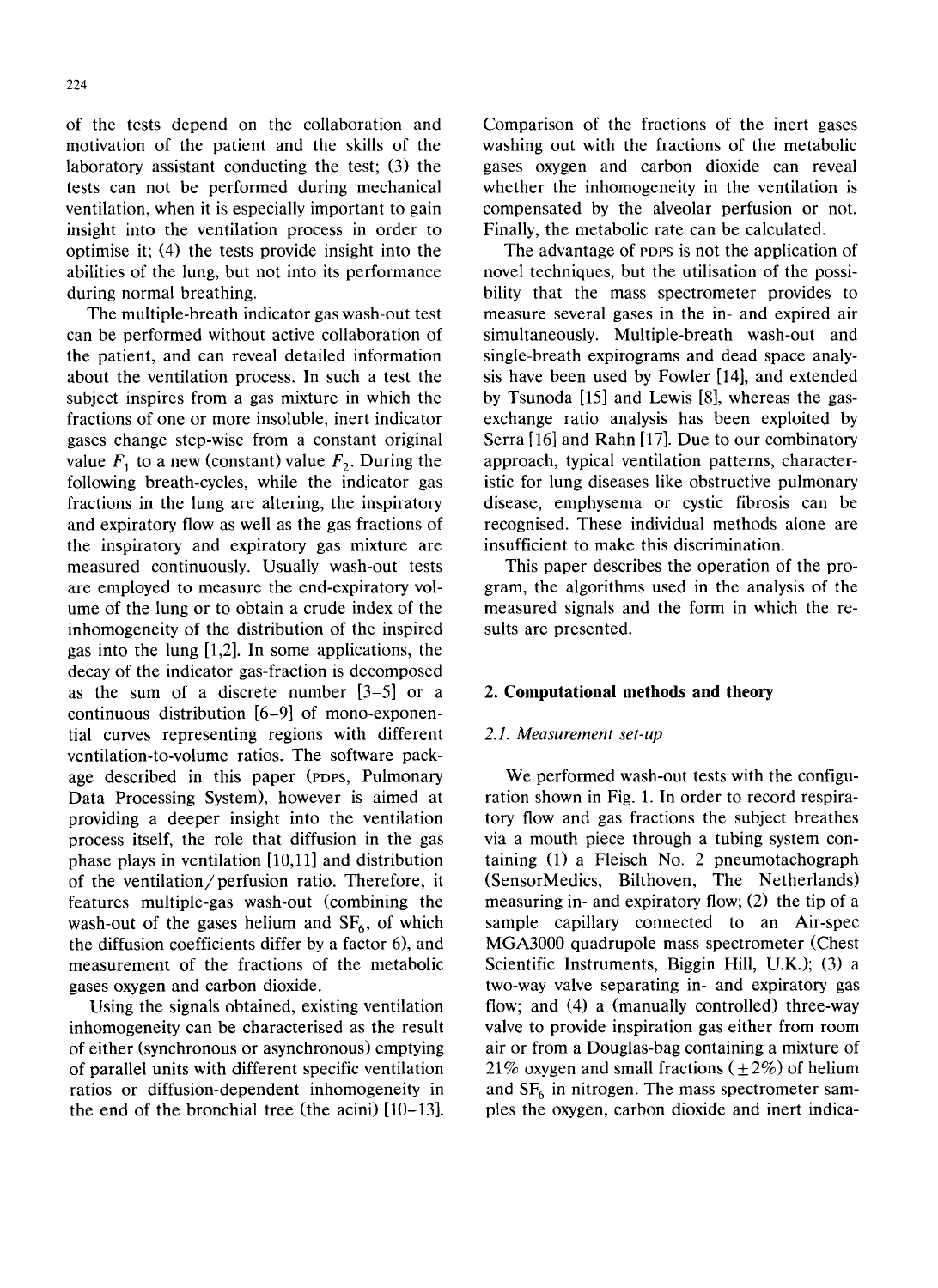

Fig. 1. Measurement set-up. Tubing system containing a Fleisch pneumotachograph, a capillary to an Airspec MGA3000 mass spectrometer, one-way valves and a gas-switch selecting gas 1 (room air) or gas 2 (from Douglas bag). The outputs of the pneumotachograph and the mass spectrometer are connected to ADC channels of the computer.

tor gas fractions in the in- and expired gas mixture with a sample frequency of 50 Hz. The outputs of the pneumotachograph and the mass spectrometer are connected up to the A/D converter of a POP-11 computer. First, the subject breathes from air. In order to start a wash-in test, the laboratory assistant commands the computer to start data sampling (with a frequency of 50 Hz) and to store the samples on disk. One breath cycle later the laboratory assistant connects during expiration the inspiratory tube to the Douglas-bag using the switch. During the successive breath-cycles the difference between the in- and expired indicator gas fraction decreases. The duration of the wash-out is dependent on the patient. For long-healthy subjects a duration of 2 min is sufficient, but for patients with severe COPD or emphysema much more time is needed (up to 4 min) to wash more than 90% of the indicator gas out of the lung. Data sampling stops automatically after a pre-set maximum time interval has elapsed or by a single-key command issued by the laboratory assistant. When the difference between the in- and expiratory gas-fraction has become negligible, a wash-out test can be initialised by switching the inspiratory gas back to air.

#### 225

## *2.2. Pattern recognition and analysis of the data*

After recording the wash-out test PDPS performs an off-line analysis of the obtained signals. In this analysis it discerns expirations and inspirations, finds the inspiratory indicator gas-fraction before and after the beginning of the wash-out, searches for the first wash-out inspiration and calculates characterising parameters for each expiration. The characterising parameters are for expiration number *i*: the time it starts  $(t_{bi})$ , the time it ends ( $t_{ei}$ ), tidal volume ( $V_{Ti}$ ), and for each of the metabolic and the inert indicator gases the end expiratory fraction  $F_{E_i}$  and the flow-weighted mean expiratory fraction  $F_{Mi}$ . Both  $F_{Ei}$  and  $F_{Mi}$ are calculated relative to  $F_{1}^{m}$ , the inspiratory fraction of the gas in question. For example the flow weighted mean expiratory fraction is conventionally defined as  $\frac{V}{V_{T,i}} \int_{t_{b,i}} F(t)V(t) dt$ , but we have chosen to define it as:

$$
F_{\mathbf{M},i} = \frac{1}{V_{\mathrm{T},i}} \int_{t_{\mathrm{b},i}}^{t_{\mathrm{c},i}} (F(t) - F_{1,i}) \dot{V}(t) \, \mathrm{d}t \tag{1}
$$

 $(F(t) = \text{gas fraction}; \dot{V}(t) = \text{flow})$ . In this way the algorithms and procedures to analyse a wash-out test are identical to those to handle a wash-in process (in which the inspiratory indicator gasfraction rises step-wise). The only difference between wash-in and wash-out is a change in sign. For convenience we further speak about wash-out although we actually mean wash-out/wash-in. Furthermore, we will assume in the rest of this article that  $F_1 = 0$ .

## *2.3. Presentation of results*

#### *Expirogram*

An expirogram is a graph showing the fractions of one or more gases in the expiratory gas mixture against expired volume or against time, during one expiration. In order to enable comparison of the expirograms of the two indicator gases (helium and  $SF<sub>6</sub>$ ) and carbon dioxide and of subsequent expirograms of the indicator gases during the wash-out process the gas-fractions are scaled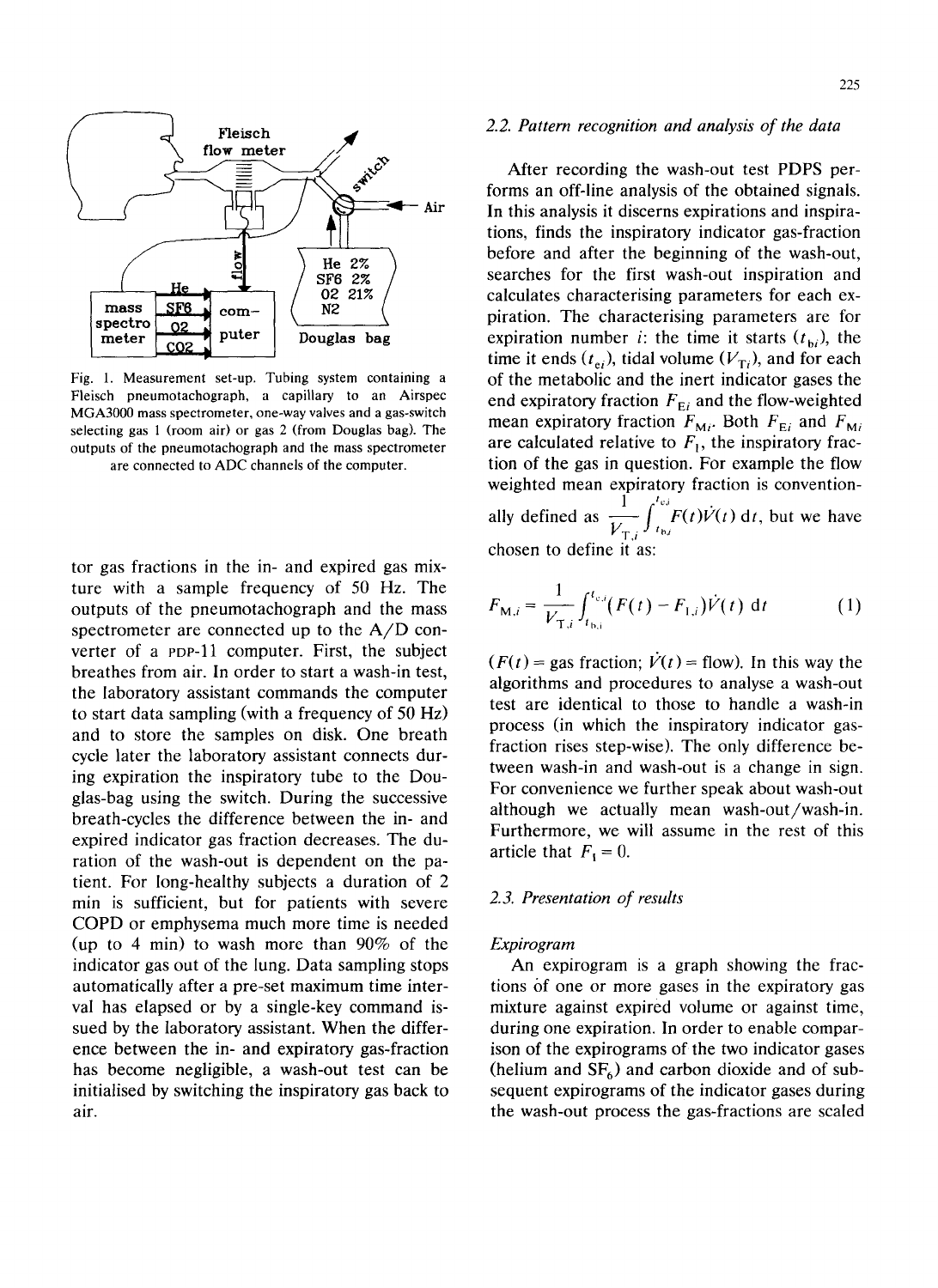between the inspiratory and the end-expiratory value of the same breath. In this way the decreasing fraction of the indicator gas caused by the wash-out is only visible as an apparent increasing noise level. Fig. 2 shows an example of the first three expirograms of helium and carbon dioxide after the beginning of the wash-out of a subject with normal lungs (A) and of a subject with unequally ventilated, asynchronous emptying parts in the lungs (B). In the healthy subject the gas-fractions rise steeply to an almost level 'alveolar plateau' representing the gas of alveolar origin. The shape of the expirogram does not change in the course of the wash-out. In the recording 8 there is no sharp transition from the rising part of the curve to the alveolar plateau, while in the indicator gases the alveolar 'plateau' is very steep and steepens in the course of the wash-out, due to the fact that the regions with the highest ventilation rate empty early in the expiration and have a faster indicator gas dilution than the regions that empty later in the expiration. This phenomenon is easy to recognise by comparison of subsequent expirograms and comparison of the carbon dioxide and the helium expirogram of the same expiration.

# *Analysis of the shape of the expirogram*

In order to obtain a single number quantification of the shape of the expirogram the fractional area of the frame in which it is drawn that is not occupied by the expirogram itself is calculated (shaded area in Fig. 3). If the  $x$ -axis is scaled between 0 and  $V<sub>T</sub>$ , and the y-axis scaled between the end-inspiratory and the end-expiratory fraction, the area in the frame itself equals to  $F_{\rm E} \times V_{\rm T}$  $(F<sub>1</sub>$  being equal to zero). The (unshaded) area under the expirogram equals to  $f_t^t F(t)V(t) dt =$  $F_M \times V_T$ , where  $F_M$  represents the flow-weighted mean expiratory gas-fraction. Now we choose the



Fig. 2. The first three expirograms of  $CO<sub>2</sub>$  (dotted line) and He of a subject with normal lungs ( $\lambda$ ) and of a subject with sequential emptying, unequally ventilated parts in his lungs (B). The expirogram is a single-breath graph of the expired fraction of a gas, scaled between the inspiratory and the end-expiratory indicator gas fraction, as a function of expired volume, in this figure scaled between zero and the tidal volume. The enhanced dilution of the early emptying parts of subject a shows up as an increasing difference between the courses of the indicator gas fraction and the  $CO<sub>2</sub>$  gas fraction.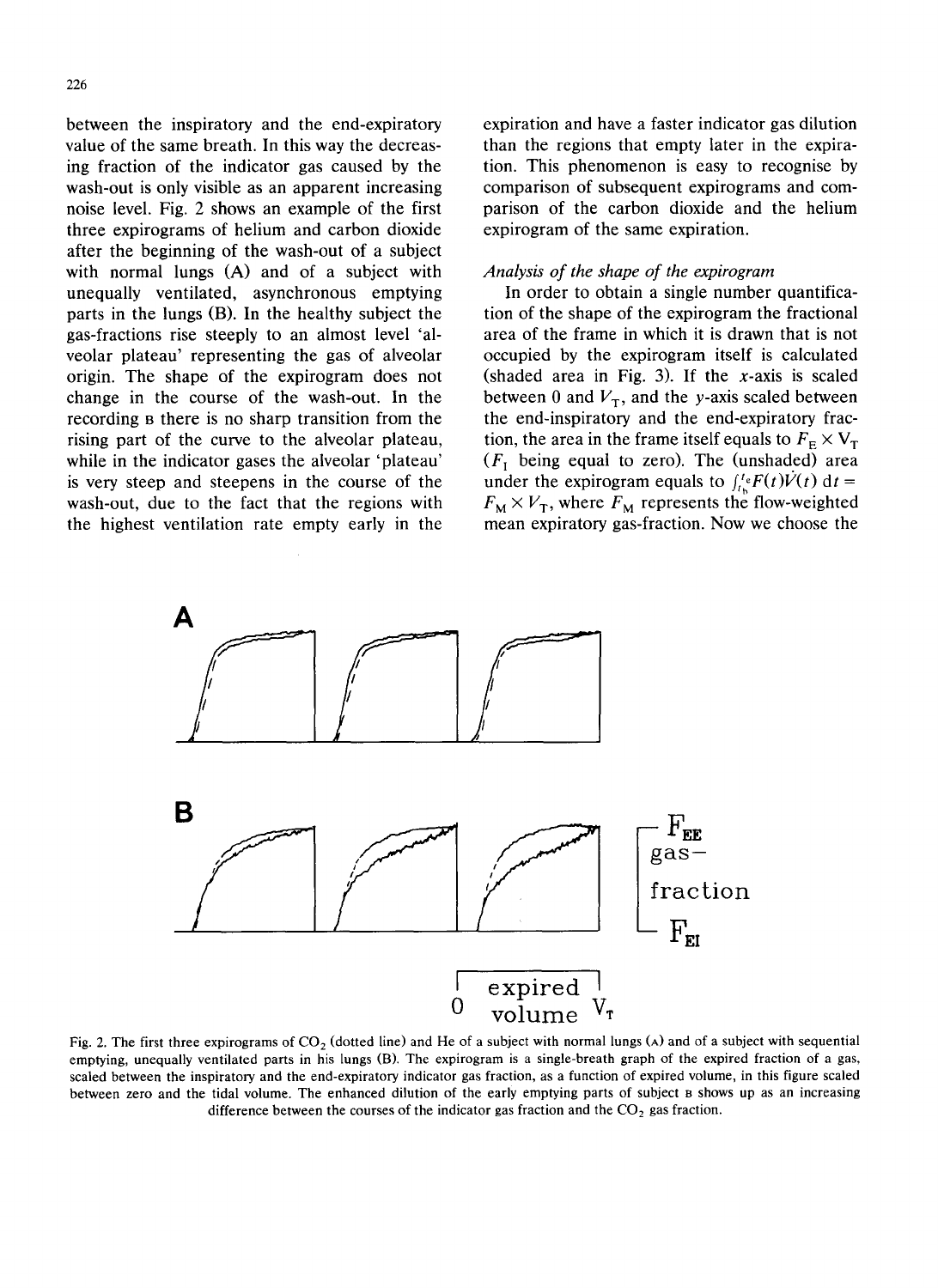

Fig. 3. Shape analysis of the expirograms. The expirogram is drawn in a normalised frame *(abscissa: expired volume scaled* between 0 and tidal volume; *ordinate:* expiratory gas fraction scaled between inspiratory fraction and end-expiratory fraction). The fraction  $B$  of the area in this frame that is not covered by the expirogram (the quotient of the shaded area and the total area in the frame) serves as a single-number characteristic of the shape of the expirogram. In fact  $B$  is equal to the Bohr 'dead space'.

single-number quantification of the expirogram to be the fraction  $B$  of the area of the frame that is not covered by the expirogram:

$$
B = \frac{\text{shaded area}}{\text{total area in frame}} \tag{2}
$$

$$
=\frac{F_{\rm E}-F_{\rm M}}{F_{\rm E}}\tag{3}
$$

This number is in fact equal to the Bohr 'dead space' fraction [18] as defined for the steady-state  $CO<sub>2</sub>$  wash-out. Bohr 'dead space' is an approximation of the pulmonary dead space assuming (1) that a part  $V_D$  of the expired tidal volume  $(V_T)$ comes from the dead spaces containing inspiratory gas, and the rest comes from the alveolar spaces where the inspiratory gas is mixed with the gas present in the lung before the beginning of the inspiration, and (2) that the end-expiratory gas mixture is representative for the mixture in the alveolar spaces. Then the amount of each of the gases expired during a single expiration equals:

$$
F_{\rm M}V_{\rm T} = F_{\rm I}V_{\rm D} + F_{\rm E}(V_{\rm T} - V_{\rm D})\tag{4}
$$

where  $F_M$  stands for mean expired gas-fraction and  $F<sub>E</sub>$  for end-expiratory fraction. Hence, the Bohr 'dead space' fraction equals:

$$
\frac{V_{\rm D}}{V_{\rm T}} = \frac{F_{\rm E} - F_{\rm M}}{F_{\rm E}}\tag{5}
$$

$$
=B
$$
 (6)

 $(F<sub>1</sub>$  being equal to zero).

The value of the Bohr 'dead space' as an estimation of dead space, however, is questionable because the assumption that the end-expiratory gasfraction equals the mean alveolar fraction is generally not true. A systematic change of the breath-by-breath determined indicator gas Bohr 'dead space' value in the course of the wash-out is an indication of the existence of ventilation inhomogeneity due to sequential emptying of parallel compartments in the lung with different ventilation ratio. In order to show these systematic variations, PDPS is able to produce graphs of the subsequent 'dead spaces' for the carbon dioxide as well as for the indicator gases as a function of time. In order to reduce the influence of breath-by-breath variations of tidal volume (causing variations of the location of the diffusion front) eDPS plots a graph of the breath-by-breath differences between the Bohr 'dead space' of the indicator gas and the Bohr 'dead space' of carbon dioxide. Fig. 4 shows such a graph for the same wash-out test as used for Fig. 2. This example shows clearly how in the course of the wash-out process, the Bohr 'dead spaces' of the indicator gas increase relative to the steady-state 'dead spaces' of carbon dioxide, reflecting the changes of the expirograms.

#### *Gas exchange ratio and metabolic rate*

The gas exchange ratio  $R$  is the quotient of the volume of carbon dioxide released into, and oxygen taken up per volume unit of expired gas. The program plots graphs of the gas-exchange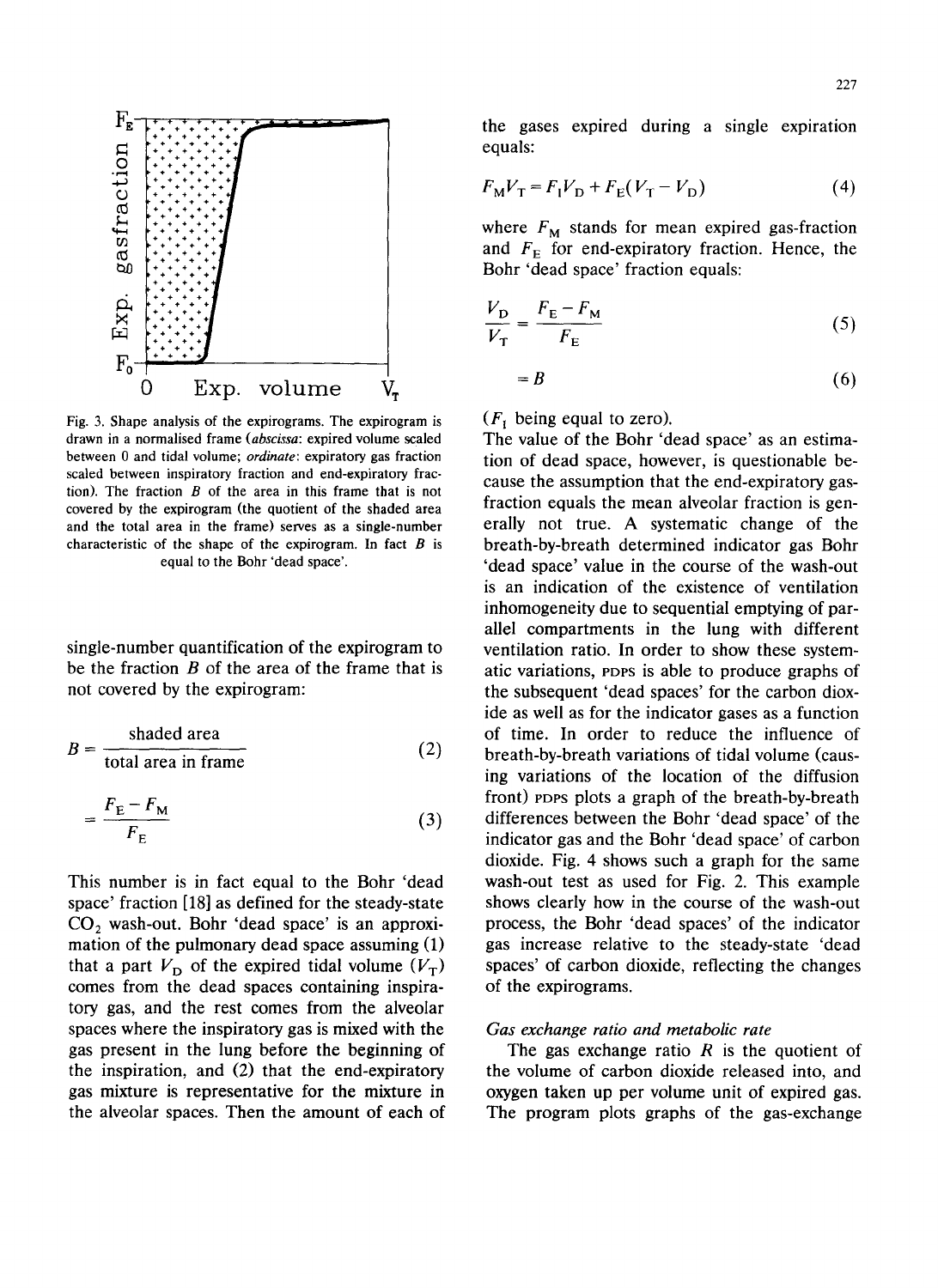



ratio of the expired gas as a function of expired volume. Variations in gas exchange ratio within one breath are caused by regional variations of the ventilation/perfusion ratio in the lung. In areas where ventilation is high compared to perfusion, much carbon dioxide is released compared to the amount of oxygen taken up. Fig. 5 is an example of the breath-by-breath gas-exchange ratio plots. These plots are drawn from the same breath-cycles as in Fig. 2. The course of the gas exchange ratios in part  $(B)$  shows that the ventilation inhomogeneity shown by the expirograms is not compensated by the perfusion, but that the highly ventilated parts emptying early in the expiration have a higher ventilation/perfusion ratio than the parts emptying later in the expiration.

# *Functional Residual Capacity*

The functional residual capacity (FRC) is the volume of gas in the lung at the end of a normal expiration. The FRC at the end of the last expiration before wash-out starts can be calculated using the well-known mass-balance equation [19] stating that the partial volume in the lung occupied by the indicator gas before the wash-out, equals the sum of the partial volume of the



Fig. 5. Gas exchange ratio graphs (ratio of  $\Delta F_{\text{CO}_2}/\Delta F_{\text{O}_2}$ ) of the same expirograms as in Fig. 2. The decreasing gas-exchange ratios in a showthat the ventilation inhomogeneity is not compensated by the perfusion.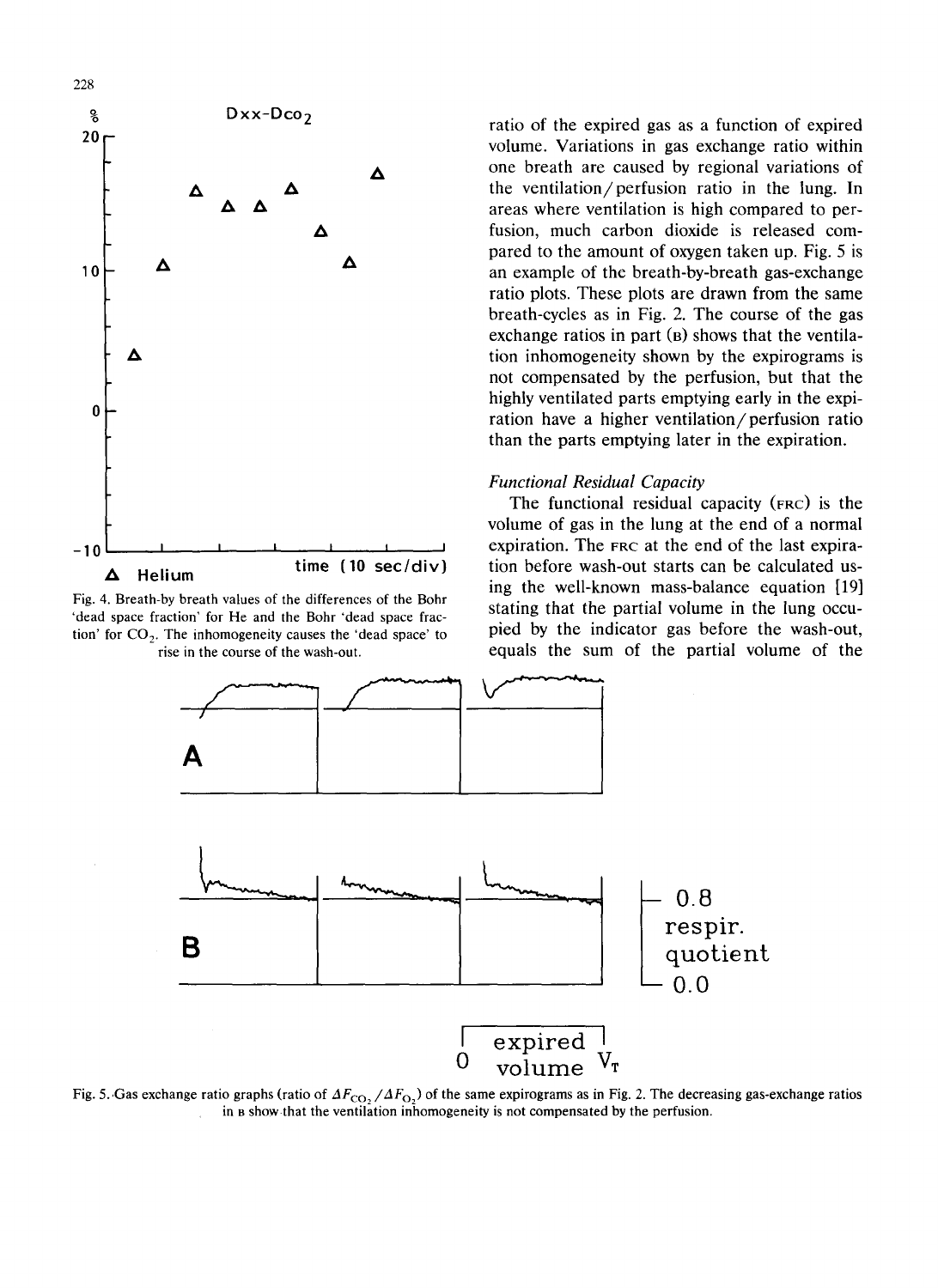indicator gas at the end of the nth wash-out expiration and the net partial volume washed out during the previous  $n$  wash-out breath-cycles:

$$
F_{A0} \times \text{FRC} = F_{An} \times \text{FRC} + \sum_{i=1}^{n} F_{Mi} V_{Ti}
$$
 (7)

$$
FRC = \frac{\sum_{n=1}^{i=1} F_{Mi} V_{Ti}}{F_A S_0 - F_{An}}
$$
 (8)

 $F_{A0}$  and  $F_{An}$  are the alveolar indicator gas fractions at respectively the end of the last expiration before wash-out and at the end of the nth washout expiration. Generally  $F_{A0} = F_1$ , the inspiratory indicator gas-fraction before the beginning of the wash-out. Since there is no way to measure  $F_{An}$  it is approximated by the end expiratory fraction  $F_{En}$ . Thus, the approximation of the FRC, calculated using the first  $n$  breath-cycles since the beginning of the wash-out, is equal to:

$$
FRC_n^* = \frac{\sum_{i=1}^n F_{Mi} V_{Ti}}{F_{E0} - F_{En}}
$$
(9)

This approximation is not valid for the general case. At the end of the wash-out, when nearly all the indicator gas has disappeared,  $F_{An} \approx 0$  and  $F_{E_n} \approx 0$ , and Eqn. 9 provides a good estimation of the FRC. If, for example, the wash-out is continued until 98% of the indicator gas has been washed out, and at that moment  $F_{An} = 2F_{En}$ , then the difference between  $F_{R}$  and the actual FRC equals  $2\%$ . The accuracy can be improved by extrapolation of the curve obtained by plotting the breath-by-breath  $FRC_n^*$  estimations as a function of  $F_{E_n}$  [20].

We use the deviation of  $FRC_n^*$  and the actual FRC (obtained by extrapolation or a long prolongation of the wash-out) to reconstruct the deviation between  $F_{An}$  and  $F_{En}$  for lower values of *n*, where this deviation has a large influence on FRC\*. The quotient of FRC $_n^*$  and the true FRC is:

$$
\frac{\text{FRC}_n^*}{\text{FRC}} = \frac{F_1 - F_{An}}{F_1 - F_{En}} \tag{10}
$$

So deviations from unity of

$$
\frac{F_{An}}{F_{En}} = \frac{\text{FRC}_n^*}{\text{FRC}} + \left(1 - \frac{\text{FRC}_n^*}{\text{FRC}}\right) \frac{F_1}{F_{En}} \tag{1}
$$

are due to regional variations of emptying or filling rate in parts of the lung. Therefore PDPS is able to produce graphs of  $F_A/F_E$  for the indicator gases as a function of time.

## *The wash-out curve*

Indicator gas wash-out is described by a graph of normalised end-expiratory fraction  $F_{Ei}/F_{A0}$  or normalised expiratory fraction  $F_{ni}/F_{A0}$ , as a function of time. The shape of the wash-out curve is

#### $P(\text{end})/P(\text{eq})$



Fig. 6. Wash-out graph of He and  $CO<sub>2</sub>$ , showing the end-expiratory fraction of the indicator gas and  $CO<sub>2</sub>$  as a function of time. The quotient of the He and  $CO<sub>2</sub>$  values is displayed a decade lower (using circle symbols). In this way the effect of variations in tidal volume on the wash-out curve can be partly corrected.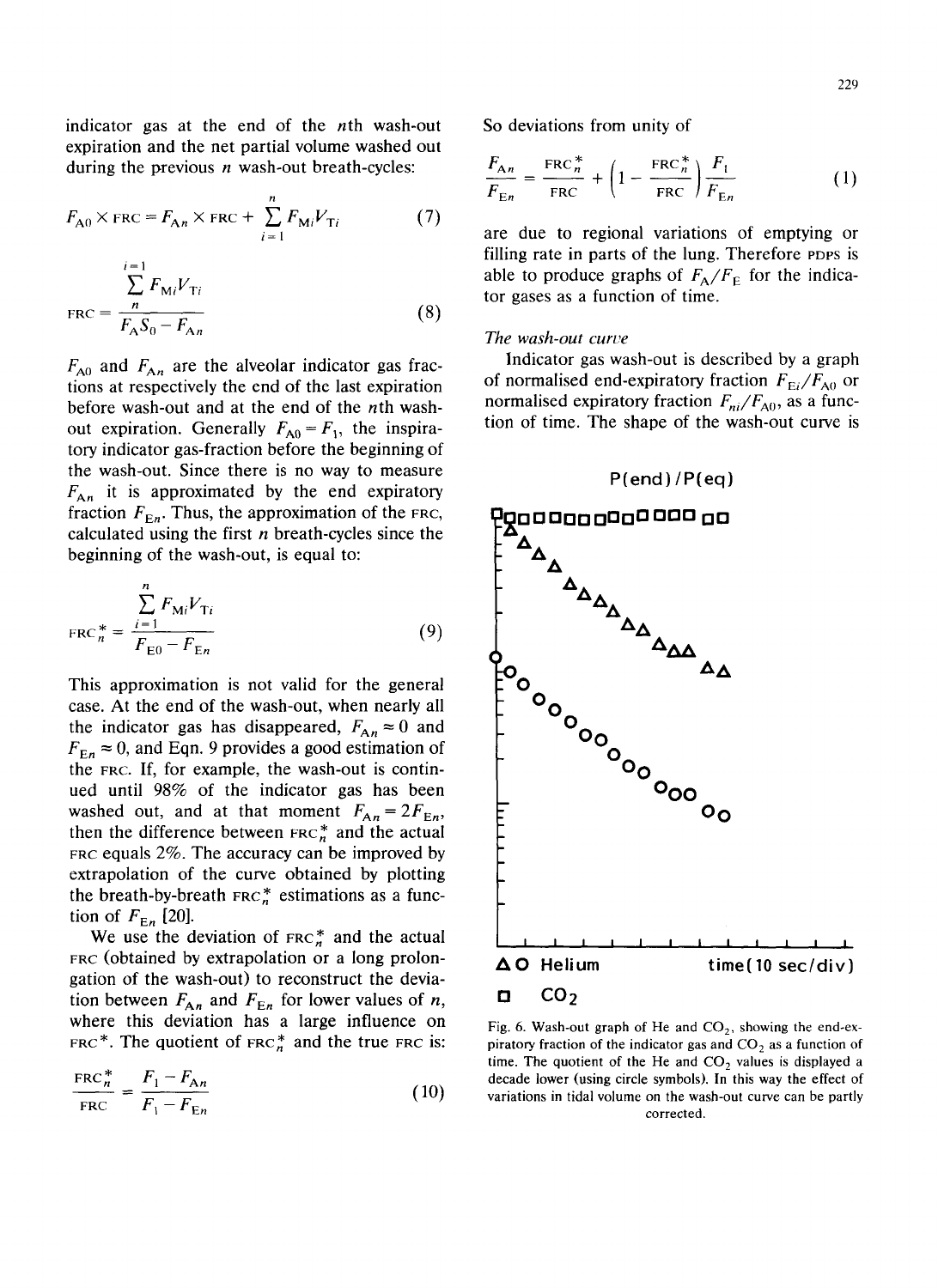influenced by variations in tidal volume. To indicate these variations and to reduce their influence on the wash-out curve, the mean and endexpiratory carbon dioxide fractions are displayed as a reference, and the quotient of the indicator gas fraction and the carbon dioxide fraction is displayed a decade lower. An example is shown in Fig. 6.

## **3. Program description**

For computer architectural reasons, the software system consists of a small main program performing command interpretation and a set of subprograms for specific tasks (recording, analysis and graphical output). The programs communicate by way of a chaining mechanism, and by files containing parameters or results of the preliminary analysis on data files. Command interpretation can be done in an interactive or in standalone (batch) mode. In the batch-mode a list of commands is executed on a series of data files. The command list can be stored in a file before the program starts, entered during program execution, or entered automatically by executing the commands manually while PDPS is in a 'learn mode'. An important feature is a help command, providing information about the command set.



Fig. 7. Scheme of the software system. A small main program MAIN performs command interpretation and passes temporary control to other small programs. The function of the programs and files are listed in Table 1.

#### TABLE 1

List of the available subprograms and the files used in PDPS

| Program     | Purpose<br>Command interpretation and control.                                                                        |  |  |  |  |  |  |  |
|-------------|-----------------------------------------------------------------------------------------------------------------------|--|--|--|--|--|--|--|
| MAIN        |                                                                                                                       |  |  |  |  |  |  |  |
| RECO        | Performs data acquisition during wash-out. Writes<br>obtained samples to data file DATA                               |  |  |  |  |  |  |  |
| <b>ANAL</b> | Analysis of the signals in file DATA; writes calcu-<br>lated results to file RESF.                                    |  |  |  |  |  |  |  |
| <b>REPO</b> | Reports result of analysis (read from RESF) in the<br>form of a table (Fig. 8)                                        |  |  |  |  |  |  |  |
| PLOT        | Produce plots.                                                                                                        |  |  |  |  |  |  |  |
| <b>CEDI</b> | List or change calibration file CALF manually.                                                                        |  |  |  |  |  |  |  |
| GCAL.       | Perform calibration of gas fractions and write the<br>results in CALF.                                                |  |  |  |  |  |  |  |
| File        | Purpose                                                                                                               |  |  |  |  |  |  |  |
| <b>SETT</b> | Settings file (changable by a text editor). Contains<br>global parameter settings.                                    |  |  |  |  |  |  |  |
| CALF        | Contains measurement set-up (sample-frequency,<br>scheme of connections to the ADC channels) and<br>calibration data. |  |  |  |  |  |  |  |
| <b>DATA</b> | Contains the obtained samples of a wash-out ses-<br>sion in digital form.                                             |  |  |  |  |  |  |  |
| <b>RESF</b> | Contains data obtained by analysis of the data<br>file.                                                               |  |  |  |  |  |  |  |

Fig. 7 shows the structure of PDPS, and Table 1 lists the available subprograms. PDPS consists of (1) a main program, performing command interpretation from terminal or batch-file, providing helpful information to the user and starting subprograms on request, (2) a subprogram to perform data recording; (3) a subprogram to handle a file containing parameters for the record session; (4) subprograms to calibrate the gas-fraction signals or the flow signal and (5) subprograms to perform preliminary analysis on recorded data and to produce results in the form of graphs. Parameters needed for the system to run properly are stored in two files. The settings file (text file, changeable with a text editor) contains pre-set values of parameters in the program, concerning among others debugging level and mode (interactive vs. batch). It also contains the commands to be executed when in batch mode. The calibration file contains the parameters needed for the data acquisition and the calibration of the data.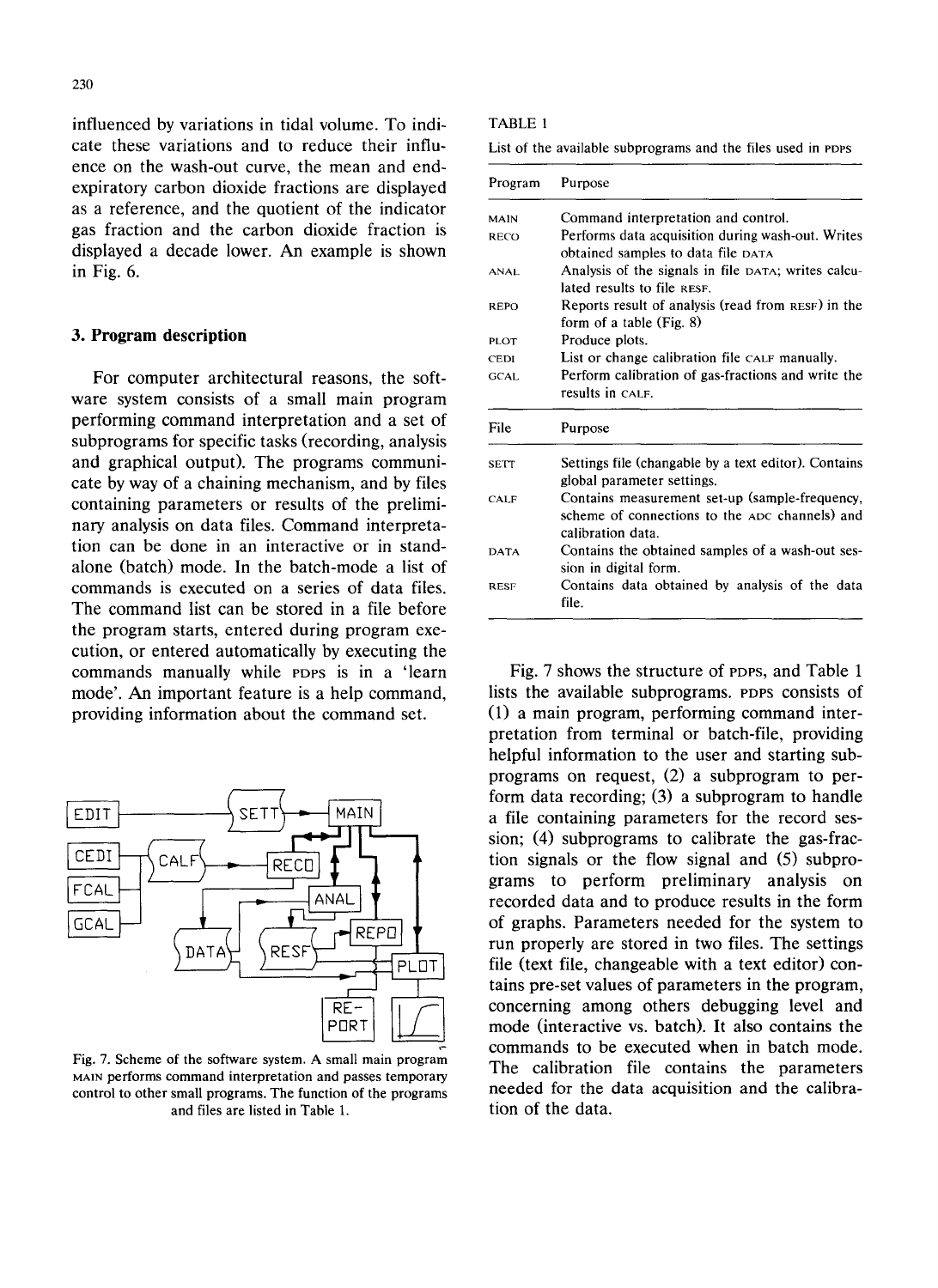# *3.1. Description of data acquisition and calibration*

Before PDPS can start a wash-out measurement, the channels of the analog-digital converter (ADC) with which the flow- and gas-fraction signals are sampled, have to be configured and the signals have to be calibrated (i.e., the values of these signals have to be mapped to the digital sampled values). In order to avoid the need to re-enter this information before each measurement, PDPS stores the following parameters in a calibration file: the sample frequency, the time delay of the gas fraction signals due to the capillary leading to the mass spectrometer, and a table. The table contains for each signal to be used an identification code (e.g.,  $1 =$  flow,  $2 =$ helium, etc.), and data for a two-point calibration (a calibration point consists of the physical value of a signal (e.g., gas fraction) and the digital value to which the physical value is converted). The subprogram "GCAL" in Fig. 7 serves to calibrate gas fractions. When invoked, it continuously sampies gas fractions from a gas mixture of known composition, plotting the obtained signals on the screen, until the user issues a stop command. Then the subprogram stores for each gas the mean of the last 8 samples (in order to reduce influence of noise) as the digital value of one of the calibration points (the user decides which one). The physical value is obtained from a file associated with the gas mixture used. The calibration subprogram "FCAL" serves to calibrate the flow sampling channel using a calibration cylinder with movable piston displacing a test volume of 1000 ml. The subprogram first calibrates the data corresponding to zero flow. Next, it samples the flow while the user moves the test volume in and out of the cylinder through the flow-measuring device. The volume displacement is derived from the obtained signal and is plotted on the screen to enable the user to detect nonlinearities. From the data obtained a calibration factor for expiration as well as for inspiration is calculated and displayed. The user is asked to accept one of the two values, or the mean of the two. If the flowmeasuring device is non-symmetric (it has a different calibration factor for inspiratory and expiratory flow) the user should choose the calibration factor for expiratory flow. Otherwise, he should use the mean of inspiratory and expiratory flow. The subprogram calculates the digital values belonging to flow values of 0 and  $1000$  ml/s, and stores them in the recording description file.

## *3.2. Data acquisition*

The data acquisition subprogram asks the user for the maximum duration of the measurement, the name of the file to store the data, and comments to be included in this data file. Recording is started by manual (one-key) command or external triggering. The signals are sampled in a swept mode, and the samples are stored, unaltered, in the data file. After the measurement time has been elapsed or the user has interrupted the subprogram by a key, sampling stops and a trailer block containing the information from the calibration file and the user comments is appended to the file. After the measurement the computer plots the acquired signals on the screen.

# *3.3. Analysis of the signals*

The analysis subprogram performs the detection of the expirations and performs the preliminary analysis (as described in a previous section). The results are written in a file, and are used by other subprograms.

## *3.4. Presentation of the results*

The plotting subprogram draws plots on the terminal, with a hardcopy option. The following plots can be made.

(a) Breath-by-breath expirograms of one or more of the gases carbon dioxide, helium or  $SF<sub>6</sub>$  (Fig. 2). Expirograms of one breath are drawn in the same frame. For ordinate, a choice can be made between relative volume  $(0... V_{\text{Ti}})$ , absolute volume (0... 500 ml, in order to compare phase II of expirograms with different tidal volume) or time  $(t_{bi} \dots t_{ei})$ . The y-axis is normalised (scaled between the end-inspiratory and end-expiratory fraction) for each of the gases separately. The subprogram plots by default 15 subsequent ex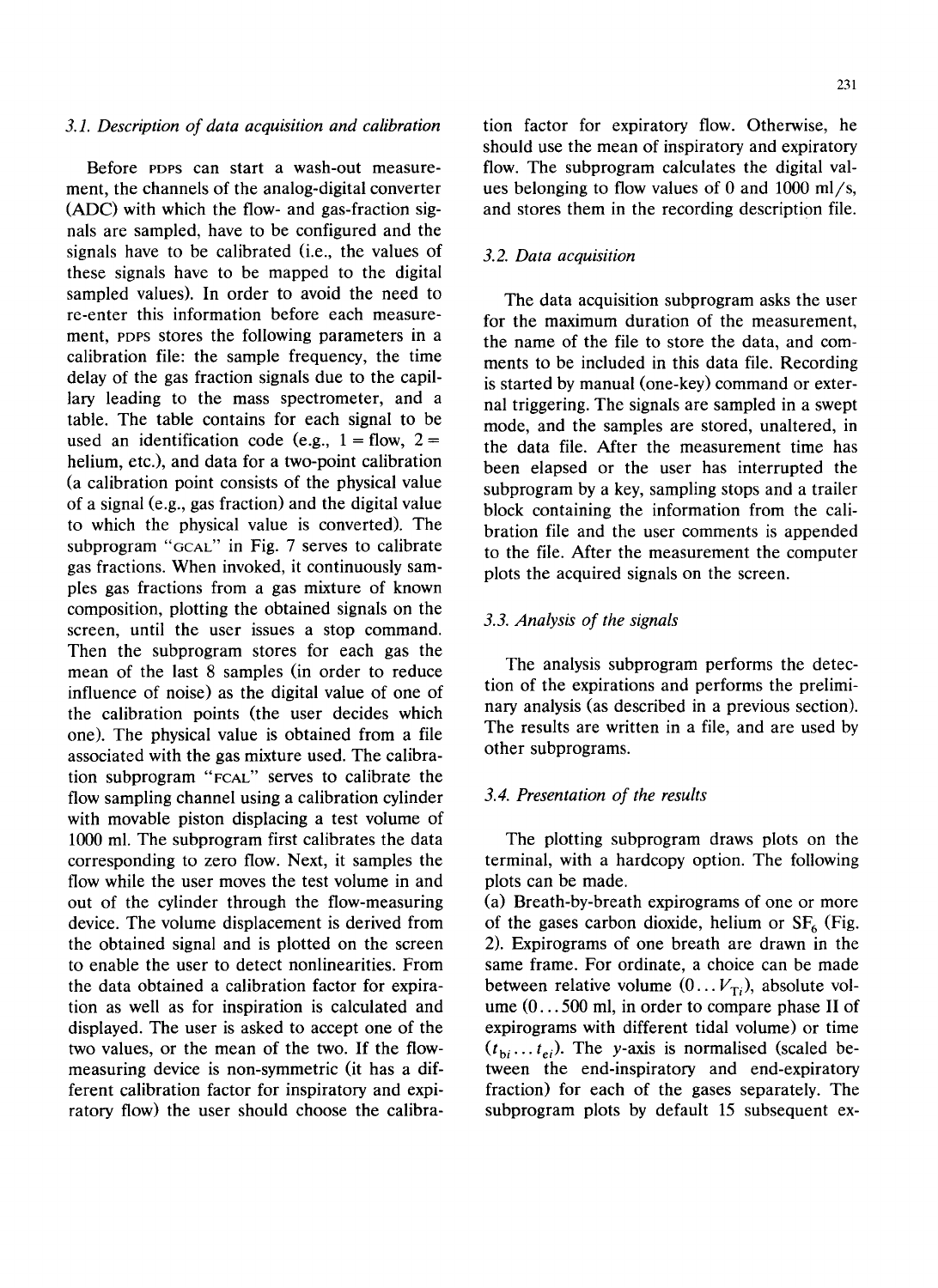**pirograms on the same screen (three rows of 5 frames).** 

**(b) Gas exchange ratio of each subsequent expiration as a function of time, relative or absolute volume (Fig. 5). Optionally, expirograms of carbon dioxide and oxygen are included.** 

**(c) Dead space: To analyse variations of the shape of the expirograms the differences of the dead space of the chosen gases and the dead space of carbon dioxide of the same breath is plotted breath-by-breath as a function of time (Fig. 4);** 

**(d) Wash-out curve (Fig. 6). The carbon dioxide corrected wash-out curve is plotted a decade below the actual curve;** 

(e)  $F_{An}/F_{En}$  as a function of time. In addition to **the plots, the report subprogram can print a table containing a breath-by-breath list of the following**  **quantities: time; tidal volume; for each of the**  gases oxygen, carbon dioxide, helium and SF<sub>6</sub> the **end expiratory fraction, the mean expiratory fraction, and Bohr 'dead space'; carbon dioxide production, oxygen consumption and gas exchange ratio. Fig. 8 is an example of such a table.** 

## **4. Hardware and software specification**

**The software is written in Fortran-77 to run on DEC PDP-1] computers. There is a version running under RTll, and a version for RSX-I1M-PLUS. The software supports a programmable clock, and analog-digital converters. Graphical output is presented on graphical terminals of the DEC VT series. The pictures can be captured by the com-**

| Filename GS:WICK01.GAS<br>Version<br>1<br>Date 10- 4-1991<br>Labnumber<br>6<br>$Time$ 11:33<br>Samplefrequency 100.00 Hz |                                                                                                                       |                                               |                                                                                                                           |    |                                                                                                                                                                                                                                                                                                                                                                                                                                                                                                                                    |                                                                                                                                                                          |  |  |      |  |  |     |
|--------------------------------------------------------------------------------------------------------------------------|-----------------------------------------------------------------------------------------------------------------------|-----------------------------------------------|---------------------------------------------------------------------------------------------------------------------------|----|------------------------------------------------------------------------------------------------------------------------------------------------------------------------------------------------------------------------------------------------------------------------------------------------------------------------------------------------------------------------------------------------------------------------------------------------------------------------------------------------------------------------------------|--------------------------------------------------------------------------------------------------------------------------------------------------------------------------|--|--|------|--|--|-----|
| Comment 17 CM H2O PEEP<br>zwo/4a-11-APR-91<br>-----------------------                                                    |                                                                                                                       |                                               |                                                                                                                           |    |                                                                                                                                                                                                                                                                                                                                                                                                                                                                                                                                    |                                                                                                                                                                          |  |  |      |  |  |     |
|                                                                                                                          |                                                                                                                       |                                               |                                                                                                                           |    | Hemax: 167.8 Heml: 165.9 CO2max: 335.8 mtx:, -1                                                                                                                                                                                                                                                                                                                                                                                                                                                                                    |                                                                                                                                                                          |  |  |      |  |  |     |
|                                                                                                                          |                                                                                                                       |                                               |                                                                                                                           |    | 1 : 2 : 3 : 4 : 5 : 6 : 7 : 8 : 9 : 10 : 11 : 12 :                                                                                                                                                                                                                                                                                                                                                                                                                                                                                 |                                                                                                                                                                          |  |  |      |  |  | 13: |
| 5 <sub>1</sub><br>6<br>7<br>8<br>9<br>10<br>11<br>12 <sup>12</sup>                                                       | 3, 5, 0<br>47.5<br>10.0<br>12.5<br>15.0<br>17.5<br>20.0<br>22.6<br>25.1<br>27.6<br>$-- 2.5$                           | 705<br>701<br>703<br>701<br>691<br>702<br>699 | 114<br>96 60<br>82 49<br>69 41<br>Column explanation :                                                                    | 76 | $\begin{array}{cccccccc} 1 & 0.0 & 714 & 168 & 166 & 0.0 & 336 & 191 & 0.0 & 0.00 & 0.000 & 0.000 & 0.00 \\ 2 & 2.5 & 697 & 163 & 137 & 36.5 & 342 & 190 & 44.4 & 1.22 & 0.317 & 0.391 & 0.81 \end{array}$<br>140 101 37.3 337 192 42.9 1.16 0.321 0.390 0.82<br>53 34 36.6 337 189 43.9 1.48 0.319 0.387 0.82<br>0.3 49 28 43.7 334 189 43.3 1.58 0.319 0.389 0.82<br>702 41 24 42.5 334 189 43.5 1.59 0.319 0.389 0.82<br>703 36 21 41.5 333 190 42.9 1.63 0.319 0.388 0.82<br>887 31 18 42.0 337 188 44.0 1.66 0.318 0.386 0.82 | 39.0 336 191 43.2 1.23 0.321 0.385 0.83<br>40.1 333 190 42.7 1.36 0.321 0.386 0.83<br>43.4 333 189 43.4 1.47 0.320 0.381 0.84<br>42.7 329 189 42.5 1.51 0.319 0.383 0.83 |  |  | 0.00 |  |  |     |
|                                                                                                                          | $3 - - -$<br>$5 - - - \rightarrow$<br>$6 \rightarrow -$ ><br>$7 - - -$<br>$8 - - - \rightarrow$<br>$13 \rightarrow -$ |                                               | 1 ---> Breathnumber<br>Deadspace for He [%]<br>$9 \rightarrow - \rightarrow$ Deadspace for CO2[%]<br>Respiratoir Quotient |    | $2 \rightarrow - \rightarrow$ Time  [sec].<br>Expiration volume[mL].<br>4 ---> End exp. He conc [ $x*100$ ]<br>Mean, , , , , $\ldots$ [ $x*100$ ]<br>End exp. CO2 conc[%*100]<br>Mean,,,,,,,[X*100]<br>$10$ ---> FRC(He)[Liter].<br>$11$ ---> $CO2$ -Production[L/min].<br>$12$ ---> 02-Consumption[L/min].                                                                                                                                                                                                                        |                                                                                                                                                                          |  |  |      |  |  |     |

G A S T R AN S P 0 RT

Fig. 8. Table containing breath-by-breath results. This table contains tidal volume, mean- and end expiratory fractions and Bohr 'dead space fractions' of He and  $CO_2$ , FRC derived from He wash-out and gas-exchange data  $(O_2$  uptake,  $CO_2$  delivery and **respiratory quotient).**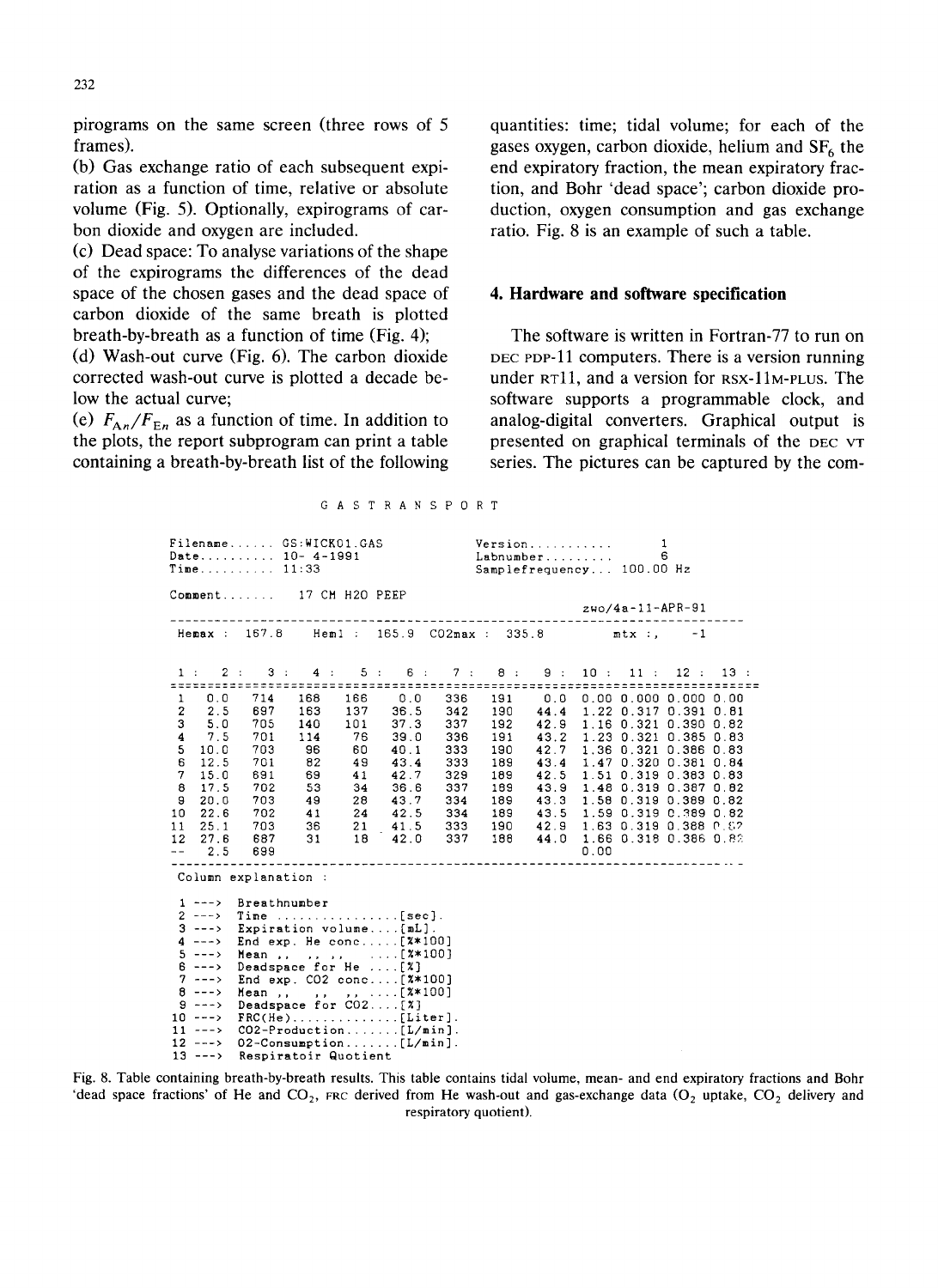puter to make hardcopies on REGiS-compatible printers. Currently, we are converting the program in order to run it on IBM PC-compatible computers under MS-DOS.

# **5. Discussion**

PDPS is a software system that has as its purpose gaining insight in the distribution of ventilation and ventilation/perfusion ratio in the lung. As far as we know, this is the first system that uses the advantage of the capacity of a mass spectrometer to measure simultaneously the fractions of the metabolic gases (oxygen and carbon dioxide) and of blood-insoluble indicator gases washing out of the lung. This type of measurement enables combination of several calculations on data obtained during the same train of breath-cycles. Besides established parameters being calculated we introduce new methods (the reconstruction of the ratio of the mean alveolar to end-expiratory indicator gas-fraction, and the breath-by-breath Bohr dead-space analysis as indication of a changing shape of the expirogram) as a means of evaluation the efficacy of ventilation. Combining information from the various calculations leads to a more comprehensive description of the ventilation and the ventilation/ perfusion process than the individual methods alone would permit. For example, in patients with obstructive pulmonary disease or bronchus carcinoma the lungs can be divided in compartments with different ventilation ratios  $(\dot{V}/V)$ , that empty asynchronously (best ventilated compartments empty at the beginning of the expiration) and where the ventilation inhomogeneity is not compensated by complementary perfusion inhomogeneity. In that case, the ventilation inhomogeneity shows up in multi-exponential decay of the expiratory indicator gas-fraction and the ventilation/perfusion mismatch shows up in a sloping alveolar plateau of the carbon dioxide expirograms and a gas-exchange ratio that diminishes in the course of a single expiration. Furthermore, the asynchronous emptying of the parallel compartments causes the Bohr 'dead space' fractions of the subsequent expirograms during the

wash-out process to rise. These phenomena are illustrated in Figs. 2B, 4 and 5B. However, in many cases wash-out tests show multi-exponential wash-out and a sloping alveolar plateau of carbon dioxide, but the gas-exchange ratio does not change in the course of a single expiration and the Bohr 'dead space' fraction does not change significantly in the course of the wash-out [12]. In that case, the ventilation inhomogeneity can not be caused by unequally ventilated, asynchronously emptying volumes, but it must be caused by a stable longitudinal gas-fraction gradient at the level of the respiratory bronchioli where the gas-transport is dominantly caused by diffusion [10]. It is only by the combination of the techniques that this difference can be recognised.

An alternative way to study the diffusion-related ventilation inhomogeneity is offered by PDPS allowing the combination of the washout of two gases with different diffusion coefficient, like helium and  $SF<sub>6</sub>$  (the former being 6-times more diffusible than the latter). The origin of diffusion-related inhomogeneity is not yet fully understood. Von Nieding et al. [21] performed an extensive study on  $He/SF_6$  washout and found that  $F_{\rm E}/F_0$  of helium was larger than  $F_{\rm E}/F_0$  of  $SF<sub>6</sub>$  at the beginning of the wash-out, but smaller at the end of wash-out. In healthy volunteers and bronchitis patients the moment of cross-over was much earlier than in emphysema patients. The delayed cross-over was ascribed to gross dilation of the airways of the 17-18 generation causing the inspiratory gas to penetrate less far into the lung than in a normal lung. Luijendijk et al. [22] showed by mathematical simulation that existence of small closed volumes in the acini, in which gas exchange takes place by collateral ventilation, could explain the cross-over retardation. These studies strongly suggest that diffusion can be a limiting factor in the gas transport in the lung, and this can be studied only with wash-out techniques using gases with different diffusability.

Although not described in this paper, the analysis of the data is complete enough to calculate conventional indices of ventilation inhomogeneity from the wash-out data (like Becklake index, moment ratio index etc. [1,2]). Using the software system described we have recently developed a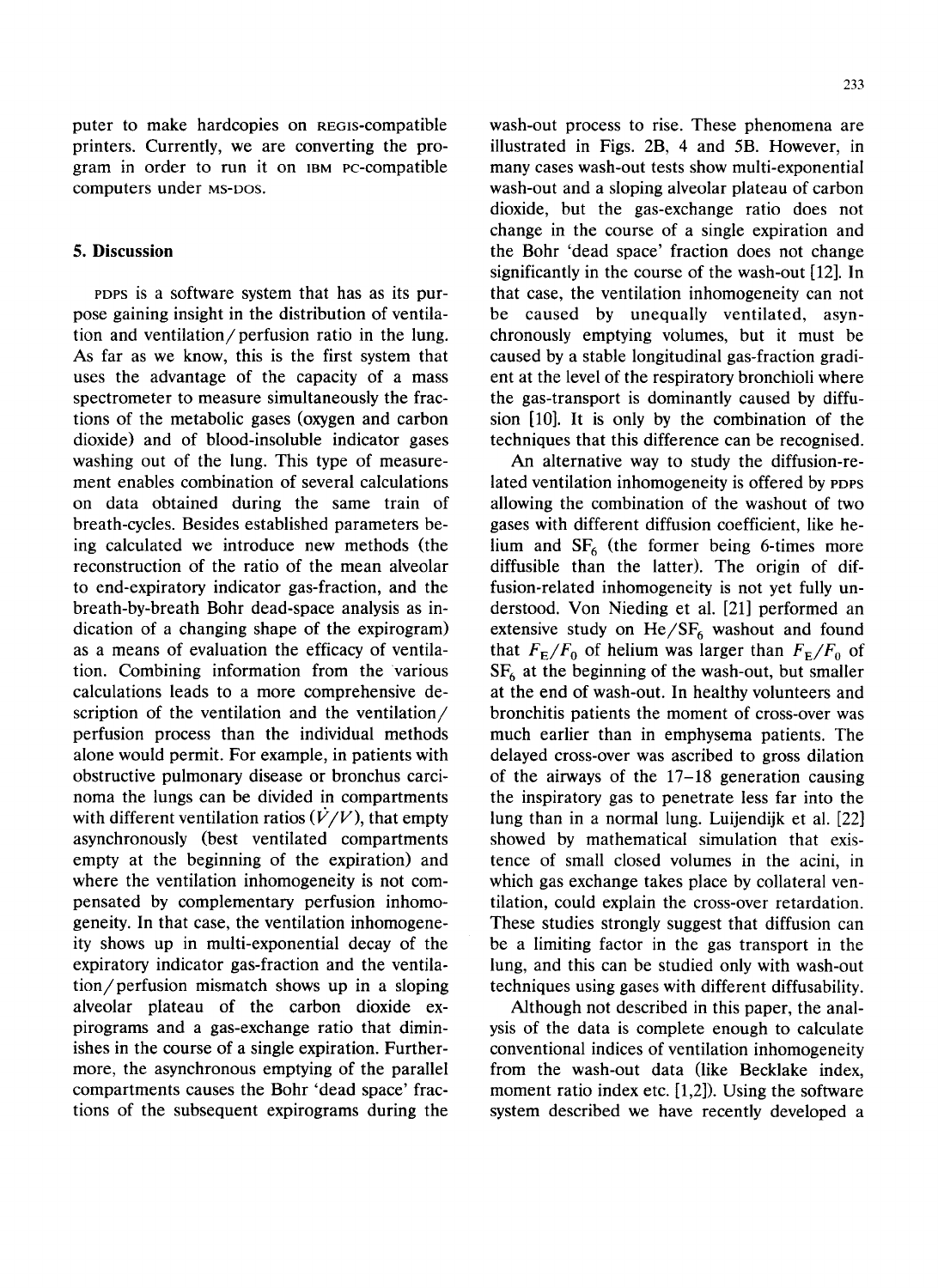new ventilation inhomogeneity index [20] capable of identifying coPo patients. The accuracy of the mass spectrometer enables the addition of only small fractions of the indicator gases (2%) into the inspiratory gas-mixture during wash-in. This has the advantages that no secondary gas effect occurs, that the inspiratory oxygen fraction can be kept constant, so that metabolic measurements can be performed during the wash-out, and that the wash-out can be performed on critically ill patients needing very high inspiratory oxygen levels. POPS enables calculations to be made for wash-in as well as wash-out tests. This has the advantage of utilising the time preceding washout, that is needed to wash the indicator gas into the lungs, by performing a measurement. This results in an optimal use of measurement time which can be advantageous in the rapidly changing condition of the critically ill patient. The obtained data, besides providing patient lungfunction tests [12,23,24], can be used for basic lung-physiological research. With the described system measurements have been performed on 60 spontaneously breathing patients. Measurements can be performed using a special device to inject the indicator gas into the inspired gas mixture [23]. We performed wash-out tests on 65 mechanically ventilated Intensive Care patients in order to evaluate the effect of ventilatory settings (e.g., application of positive end-expiratory pressure ventilation) and medication (e.g., bronchodilators) on the end-expiratory lung-volume and ventilation inhomogeneity [24].

# **6. Mode of availability**

The program sources are available on tape or MS-DOS diskette. Requests should be addressed to the author.

## **Acknowledgement**

This investigation was sponsored by the Dutch organisation for pure research, zwo, and in part by the Netherlands Asthma Foundation. The authors thank W.P.J. Holland, MSc., and Dr. C. Ince for careful reading of the manuscript.

## **References**

- [1] G.J. Gallivan and W.N. McDonell, An evaluation of the multiple-breath nitrogen washout as a pulmonary function test in dairy cattle. Can. J. Vet. Res., 53 (1989) 133-142.
- [2] G.M. Fleming, E.H. Chester, J. Saniie and G.M. Saidel, Ventilation inhomogeneity using multi-breath washout; comparison of moment ratios with other indexes. Am. Rev. Respir. Dis., 121 (1980) 789-794.
- [3] W.S. Fowler, E.R. Jr. Cornish and S.S. Kety, Lung function studies. VIII. analysis of alveolar ventilation by pulmonary  $N_2$  clearance curves. J. Clin. Invest., 31 (1952) 40-50.
- [4] T. Hashimoto, A.C. Young and C.J. Martin, Compartmental analysis of the distribution of gas in the lung. J. Appl. Physiol., 23(2) (1967) 203-209.
- [5] B.A. Sjöqvist, K. Sandberg, O. Hjalmarsson and D. Olsson, Method for analysing multiple-breath nitrogen wash-outs. Med. Biol. Eng. Comput. 24 (1986) 83-90.
- [6] D.M. Gomez, W.A. Briscoe and G. Cumming, Continuous distribution of specific tidal volume throughout the lung. J. Appl. Physiol., 19(4) (1964) 683-692.
- [7] G. Lamedica, V. Brusasco, A. Taino and R. Ramonio, Analysis of nitrogen multibreath washout curves through a statistical approach. Respiration, 39 (1980) 333-343.
- [8] S.M. Lewis, J.W. Evans and A.A. Jalowayski, Continuous distribution of specific ventilation recovered from indicator gas washout. J. Appl. Physiol., 44 (1978) 416-423.
- [9] T. Nakamura, T. Takishima, T. Okubo, T. Sasaki and H. Takahashi, Distribution function of the clearance time constant in lungs. J. Appl. Physiol., 21 (1966) 227-232.
- L. Engel, Gas mixing within the acinus of the lung. J. **[lO]**  Appl. Physiol., 54(3) (1983) 609-618.
- W.R. de Vries, S.C.M. Luijendijk and A. Zwart, Helium [11] and sulfurhexafluoride washout in asymmetric lung models. J. Appl. Physiol., 51(5) (1981) 1122-1130.
- A. Zwart, Ventilation and perfusion distributions in lungs [12] obtained by mass spectrometry. In Proceedings of the IEEE Engineering in Medicine & Biology Society 10th Annual International Conference, pp. 820-822, 1988.
- [13] S.C.M. Luijendijk, A. Zwart, W.R. de Vries and W.M. Salet, The sloping alveolar plateau at synchronous ventilation. Pfliigers Archiv., 384 (1980) 267-277.
- W.S. Fowler, Lung function studies II. The respiratory **[14]**  dead space. Am. J. Physiol., 154 (1948) 405-416.
- [15] S. Tsunoda, A.C. Young and C.J. Martin, Emptying patterns of lung compartments in normal man. J. Appl. Physiol., 32 (1972) 644-649.
- [16] R. Serra and B.F. Visser, Diagramme  $O_2$ -CO<sub>2</sub> alveolaire, Poumon Coeur, 10 (1963) 1261-1272.